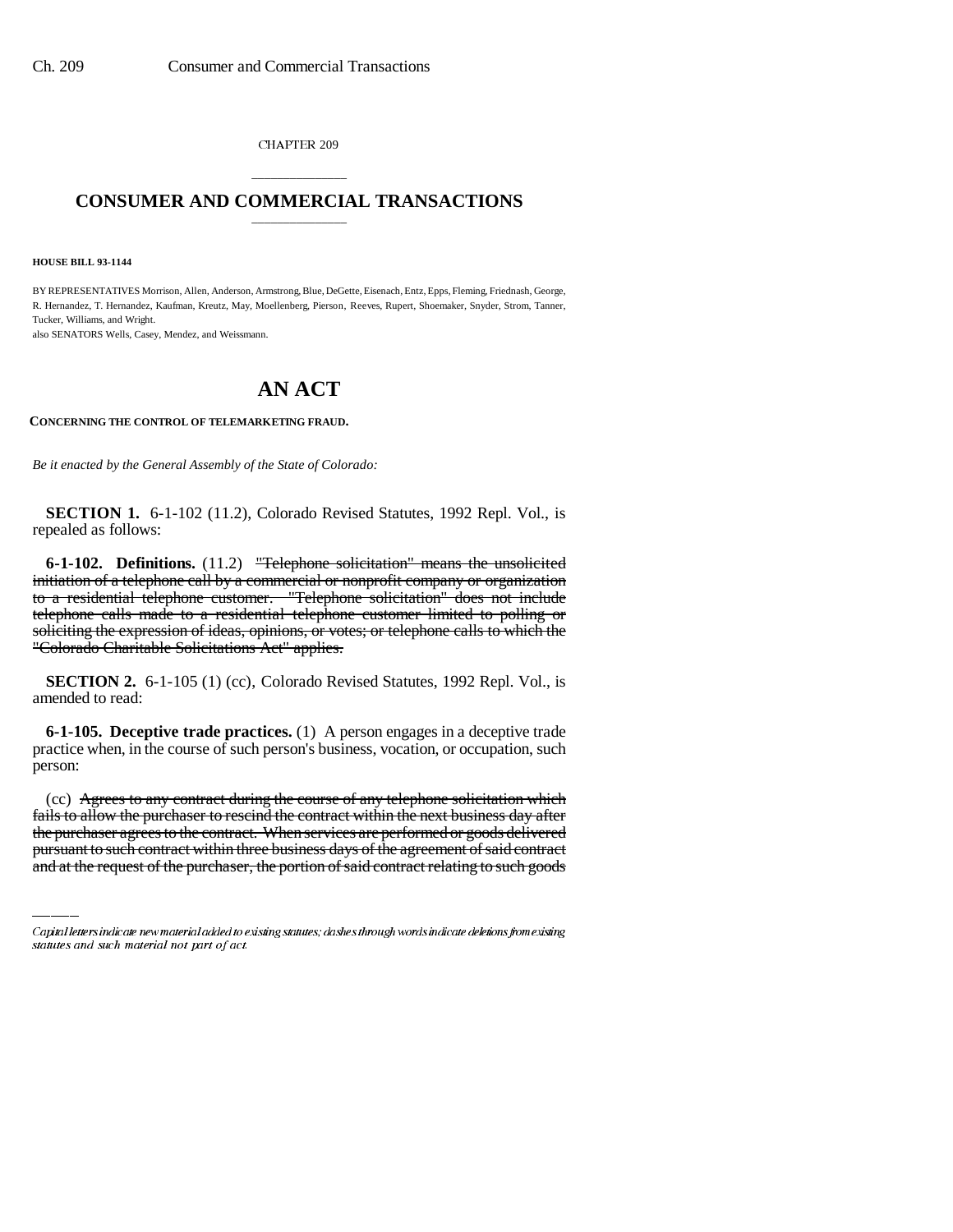or services is not subject to such right of cancellation. ENGAGES IN ANY COMMERCIAL TELEPHONE SOLICITATION WHICH CONSTITUTES AN UNLAWFUL TELEMARKETING PRACTICE AS DEFINED IN SECTION 6-1-304;

**SECTION 3.** Article 1 of title 6, Colorado Revised Statutes, 1992 Repl. Vol., is amended BY THE ADDITION OF A NEW PART to read:

#### PART 3

### PREVENTION OF TELEMARKETING FRAUD

**6-1-301. Legislative declaration.** THE GENERAL ASSEMBLY HEREBY FINDS, DETERMINES, AND DECLARES THAT THE USE OF TELEPHONES FOR COMMERCIAL SOLICITATION IS RAPIDLY INCREASING; THAT THIS FORM OF COMMUNICATION OFFERS UNIQUE BENEFITS, BUT ENTAILS SPECIAL RISKS AND POSES THE POTENTIAL FOR ABUSE; THAT THE GENERAL ASSEMBLY FINDS THAT THE WIDESPREAD PRACTICE OF FRAUDULENT AND DECEPTIVE COMMERCIAL TELEPHONE SOLICITATION HAS CAUSED SUBSTANTIAL FINANCIAL LOSSES TO THOUSANDS OF CONSUMERS, AND, PARTICULARLY, ELDERLY, HOMEBOUND, AND OTHERWISE VULNERABLE CONSUMERS, AND IS A MATTER VITALLY AFFECTING THE PUBLIC INTEREST; AND, THEREFORE, THAT THE GENERAL WELFARE OF THE PUBLIC AND THE PROTECTION OF THE INTEGRITY OF THE TELEMARKETING INDUSTRY REQUIRES STATUTORY REGULATION OF THE COMMERCIAL USE OF TELEPHONES.

**6-1-302. Definitions.** AS USED IN THIS PART 3, UNLESS THE CONTEXT OTHERWISE REQUIRES:

(1) "COMMERCIAL TELEPHONE SELLER" OR "SELLER" MEANS A PERSON WHO, IN THE COURSE OF SUCH PERSON'S BUSINESS, VOCATION, OR OCCUPATION, ON THE PERSON'S OWN BEHALF OR ON BEHALF OF ANOTHER PERSON, CAUSES OR ATTEMPTS TO CAUSE A COMMERCIAL TELEPHONE SOLICITATION TO BE MADE; EXCEPT THAT "COMMERCIAL TELEPHONE SELLER" OR "SELLER" DOES NOT INCLUDE THE FOLLOWING:

(a) A PERSON OFFERING OR SELLING A SECURITY AS DEFINED IN SECTION 11-51-201  $(17)$ , C.R.S., IF:

(I) THE SECURITY IS EITHER REGISTERED WITH THE SECURITIES COMMISSIONER UNDER SECTION 11-51-303 OR 11-51-304, C.R.S., EXEMPT FROM REGISTRATION UNDER SECTION 11-51-307,C.R.S., OR THE TRANSACTION IN THE SECURITY IS EXEMPT UNDER SECTION 11-51-308, C.R.S.; AND

(II) THE PERSON IS LICENSED BY THE SECURITIES COMMISSIONER AS A BROKER-DEALER AS DEFINED IN SECTION 11-51-201 (2), C.R.S., UNLESS EXPRESSLY EXCLUDED FROM SUCH DEFINITION, OR AS A SALES REPRESENTATIVE AS DEFINED IN SECTION 11-51-201 (14), C.R.S., UNLESS EXPRESSLY EXCLUDED FROM SUCH DEFINITION, OR SUCH PERSON IS EXEMPTED FROM LICENSING UNDER SECTION 11-51-402, C.R.S.

(b) (I) A PERSON SOLICITING THE SALE OF ANY NEWSPAPER, MAGAZINE, OR OTHER PERIODICAL IF THE SOLICITATION IS AUTHORIZED IN WRITING BY OR ON BEHALF OF THE PUBLISHER AND THE SALE MAY BE CANCELED BY THE PURCHASER AT ANY TIME WITHOUT FURTHER OBLIGATION; OR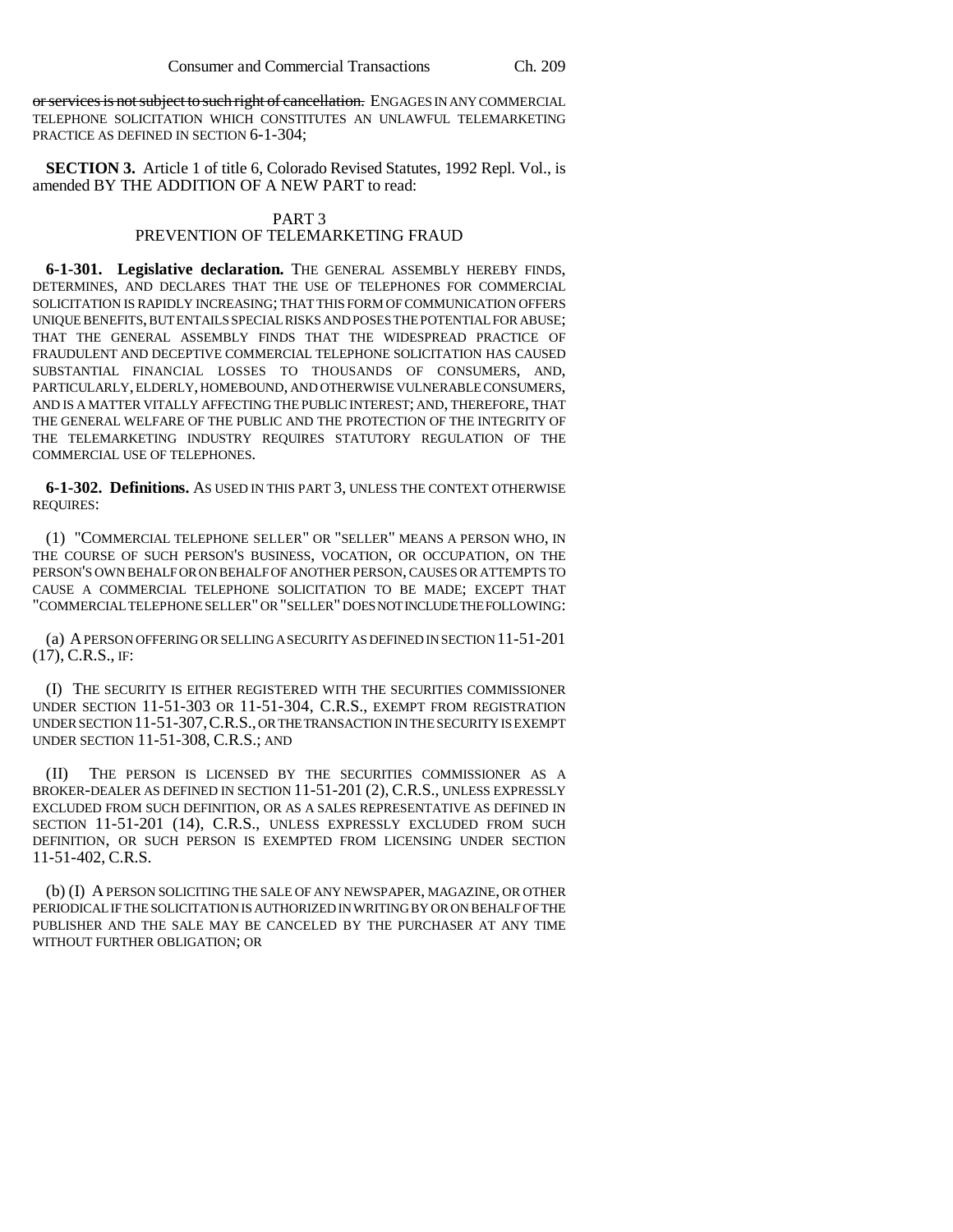Ch. 209 Consumer and Commercial Transactions

(II) A PERSON SOLICITING THE SALE OF ANY BOOK, RECORD, AUDIO TAPE, COMPACT DISC, OR VIDEO IF THE PERSON ALLOWS THE PURCHASER TO REVIEW THE MERCHANDISE WITHOUT OBLIGATION FOR AT LEAST SEVEN DAYS AND PROVIDES A FULL REFUND FOR THE RETURN OF UNDAMAGED MERCHANDISE WITHIN THIRTY DAYS OR IF THE PERSON SOLICITS SUCH SALE ON BEHALF OF A MEMBERSHIP CLUB OPERATING IN CONFORMITY WITH 16 C.F.R. 425;

(c) A PERSON MAKING TELEPHONE CALLS TO A RESIDENTIAL CUSTOMER FOR THE SOLE PURPOSE OF POLLING OR SOLICITING THE EXPRESSION OF IDEAS, OPINIONS, OR VOTES, OR A PERSON SOLICITING SOLELY FOR A POLITICAL OR RELIGIOUS CAUSE OR PURPOSE;

(d) A PAID SOLICITOR OR CHARITABLE ORGANIZATION WHICH IS REQUIRED TO AND WHICH HAS COMPLIED WITH THE NOTICE AND REPORTING REQUIREMENTS OF SECTION 6-16-104, OR A PERSON WHO IS EXCLUDED FROM SUCH NOTICE AND REPORTING REQUIREMENTS BY SECTION 6-16-103 (7);

(e) A SUPERVISED FINANCIAL ORGANIZATION, AS DEFINED IN SECTION 5-1-301(17), C.R.S., AND ITS EMPLOYEES, WHEN ACTING WITHIN THE SCOPE OF THEIR EMPLOYMENT;

(f) A SUPERVISED LENDER, AS DEFINED IN SECTION 5-3-501 (2), C.R.S., AND ITS EMPLOYEES, WHEN ACTING WITHIN THE SCOPE OF THEIR EMPLOYMENT;

(g) A PERSON SELLING INSURANCE, AS DEFINED IN SECTION 10-1-102 (7), C.R.S., IN COMPLIANCE WITH THE REQUIREMENTS OF TITLE 10, C.R.S.;

(h) A PERSON SOLICITING WITHOUT THE INTENT TO COMPLETE AND WHO DOES NOT IN FACT COMPLETE THE SALES TRANSACTION DURING THE TELEPHONE SOLICITATION OR ANOTHER TELEPHONE SOLICITATION AND WHO ONLY COMPLETES THE SALES TRANSACTION AT A LATER FACE-TO-FACE MEETING BETWEEN THE SOLICITOR AND THE PROSPECTIVE PURCHASER, EXCLUDING A FACE-TO-FACE MEETING, THE SOLE PURPOSE OF WHICH IS TO COLLECT THE PAYMENT OR DELIVER ANY ITEM PURCHASED, OR A PERSON SOLICITING A PURCHASER WITH WHOM THE PERSON HAS HAD A PREVIOUS FACE-TO-FACE MEETING IN THE COURSE OF SUCH PERSON'S BUSINESS;

(i) ANY GOVERNMENTAL ENTITY OR EMPLOYEE THEREOF, ACTING IN THE EMPLOYEE'S OFFICIAL CAPACITY;

(j) A PERSON SOLICITING TELEPHONE SERVICE, OR LICENSED OR FRANCHISED CABLE TELEVISION SERVICE, WHICH IS BILLED AND PAID ON A DAILY, WEEKLY, OR MONTHLY BASIS AND WHICH CAN BE CANCELED AT ANY TIME WITHOUT FURTHER OBLIGATION TO THE PURCHASER;

(k) A PERSON OR AN AFFILIATE OF A PERSON WHOSE BUSINESS IS REGULATED BY THE PUBLIC UTILITIES COMMISSION;

(l) A PERSON OR AN AFFILIATE OF A PERSON WHOSE BUSINESS IS REGULATED BY THE REAL ESTATE COMMISSION;

(m) A PERSON WHOSE CONDUCT IS WITHIN THE EXCLUSIVE JURISDICTION OF THE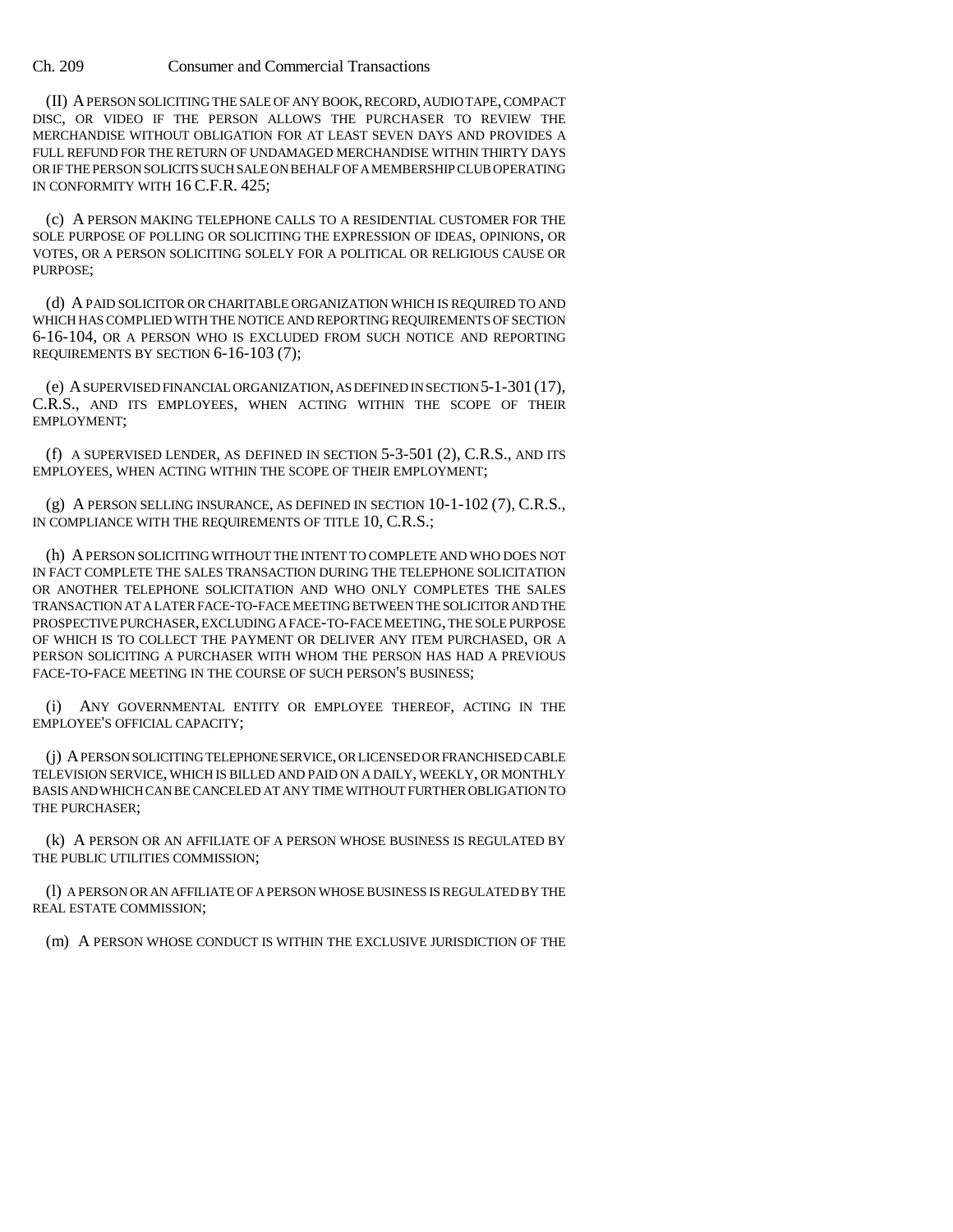FEDERAL COMMODITY FUTURES TRADING COMMISSION AS GRANTED UNDER THE FEDERAL "COMMODITY EXCHANGE ACT", AS AMENDED;

(n) A SELLER OF FOOD FOR IMMEDIATE CONSUMPTION WHEN THE SALE TO ONE PURCHASER DOES NOT EXCEED THREE HUNDRED DOLLARS;

(o) A PERSON WHO INITIALLY CONTACTS THE PURCHASER WITH A RETAIL SALES CATALOG REQUESTING A TELEPHONE CALL RESPONSE, WHEN THE PERSON ALLOWS THE PURCHASER TO REVIEW THE MERCHANDISE WITHOUT OBLIGATION FOR AT LEAST SEVEN DAYS AND PROVIDES A FULL REFUND FOR THE RETURN OF UNDAMAGED MERCHANDISE WITHIN THIRTY DAYS AFTER RECEIPT OF THE RETURNED MERCHANDISE;

(p) AN ISSUER OR A SUBSIDIARY OF AN ISSUER THAT HAS A CLASS OF SECURITIES WHICH IS SUBJECT TO SECTION 12 OF THE FEDERAL "SECURITIES EXCHANGE ACT OF 1934", 15 U.S.C. 781, AND WHICH IS EITHER REGISTERED OR EXEMPT FROM REGISTRATION UNDER PARAGRAPH (A),(B),(C),(E),(F),(G), OR (H) OF SUBSECTION (g) (2) OF THAT SECTION;

(q) A PERSON WHO HAS BEEN OPERATING FOR AT LEAST THREE YEARS A RETAIL BUSINESS ESTABLISHMENT IN COLORADO UNDER THE SAME NAME AS THAT USED IN CONNECTION WITH THE SOLICITATION OF SALES BY TELEPHONE IF, ON A CONTINUING BASIS, THE MAJORITY OF THE SELLER'S BUSINESS INVOLVES THE PURCHASER RECEIVING THE SELLER'S GOODS AND SERVICES AT THE SELLER'S BUSINESS LOCATION;

(r) A PERSON WHO HAS CONDUCTED BUSINESS FOR AT LEAST THREE YEARS UNDER THE SAME NAME AND IN THE SAME STATE AND OFFERS POTENTIAL PURCHASERS SATISFACTION GUARANTEED BY THE SENDING OF THE PRODUCT OR PROVIDING THE SERVICE AND THE PURCHASER HAS AN UNQUALIFIED RIGHT TO REVIEW AND RETURN OR CANCEL FOR AT LEAST THIRTY DAYS;

(s) ANY TELEPHONE MARKETING SERVICE COMPANY WHICH PROVIDES TELEMARKETING SALES SERVICES UNDER WRITTEN CONTRACT TO SELLERS AND HAS BEEN OPERATING CONTINUOUSLY FOR AT LEAST FIVE YEARS UNDER THE SAME BUSINESS NAME AND SEVENTY-FIVE PERCENT OR MORE OF ITS SERVICES ARE PERFORMED ON BEHALF OF SELLERS EXEMPT FROM THIS SECTION. THIS EXEMPTION SHALL NOT APPLY TO THAT PORTION OF A TELEPHONE MARKETING SERVICE COMPANY'S SERVICES PERFORMED ON BEHALF OF NONEXEMPT SELLERS.

(t) A PERSON SOLICITING BUSINESS SOLELY FROM BUSINESS PURCHASERS WHO HAVE PREVIOUSLY PURCHASED IDENTICAL OR SIMILAR GOODS OR SERVICES FROM THE BUSINESS ENTERPRISE ON WHOSE BEHALF THE PERSON IS CALLING.

(2) "COMMERCIAL TELEPHONE SOLICITATION" MEANS:

(a) UNSOLICITED TELEPHONE CALLS TO A PERSON INITIATED BY A COMMERCIAL TELEPHONE SELLER OR SALESPERSON, OR AN AUTOMATED DIALING MACHINE WITH OR WITHOUT A RECORDED MESSAGE DEVICE, FOR THE PURPOSE OF INDUCING THE PERSON TO PURCHASE OR INVEST IN GOODS, SERVICES, OR PROPERTY OR OFFERING AN EXTENSION OF CREDIT; OR

(b) ANY OTHER COMMUNICATION BY A COMMERCIAL TELEPHONE SELLER IN WHICH: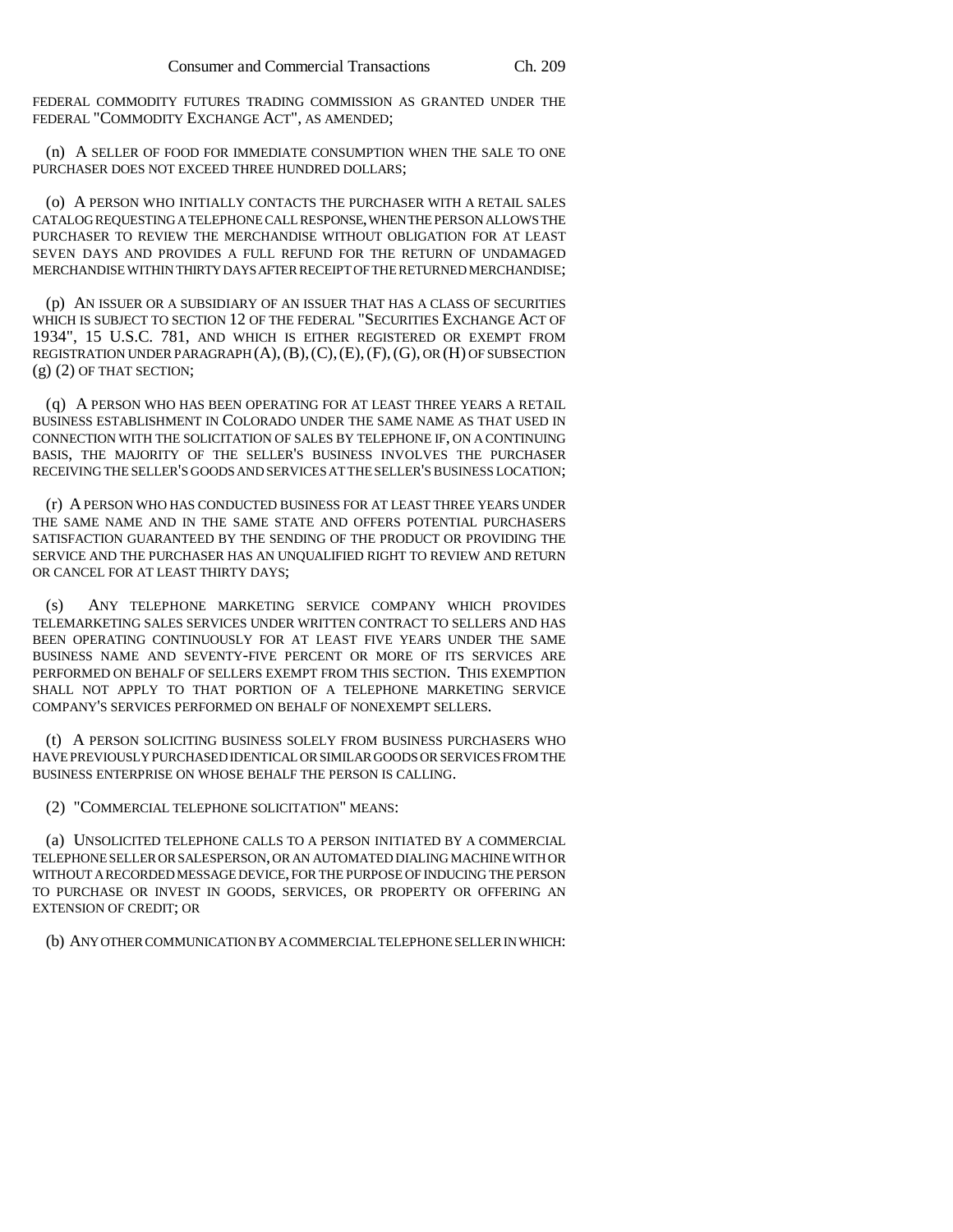Ch. 209 Consumer and Commercial Transactions

(I) A GIFT, AWARD, OR PRIZE IS OFFERED AND A TELEPHONE CALL RESPONSE FROM THE INTENDED PURCHASER IS INVITED; OR

(II) A LOAN, CREDIT CARD, OR OTHER EXTENSION OF CREDIT IS OFFERED TO A PURCHASER WHO HAS NOT PREVIOUSLY PURCHASED FROM THE PERSON INITIATING THE COMMUNICATION, AND A TELEPHONE CALL RESPONSE FROM THE INTENDED PURCHASER IS INVITED; OR

(III) A SALE IS TO BE COMPLETED OR AN AGREEMENT TO PURCHASE IS TO BE ENTERED INTO DURING THE COURSE OF THE TELEPHONE CALL RESPONSE; OR

(c) ANY OTHER COMMUNICATION BY A COMMERCIAL TELEPHONE SELLER WHICH INCLUDES REPRESENTATIONS ABOUT THE PRICE, QUALITY, OR AVAILABILITY OF GOODS, SERVICES, OR PROPERTY AND WHICH INVITES A RESPONSE BY TELEPHONE, INCLUDING PAY-PER-CALL SERVICE CALLS, OR WHICH IS FOLLOWED BY A TELEPHONE CALL TO THE INTENDED PURCHASER BY A SALESPERSON.

(3) "PAY-PER-CALL" MEANS THE USE OF A TELEPHONE NUMBER WITH A 900 PREFIX OR ANY OTHER PREFIX UNDER WHICH LIABILITY FOR THE SERVICE OR PRODUCT PROVIDED ATTACHES TO THE TELEPHONE BILL OF THE INDIVIDUAL CALLING SUCH NUMBER.

(4) "PRINCIPAL" MEANS AN OWNER, AN OFFICER OF A CORPORATION, A GENERAL PARTNER OF A PARTNERSHIP, THE SOLE PROPRIETOR OF A SOLE PROPRIETORSHIP, A TRUSTEE OF A TRUST, OR ANY OTHER INDIVIDUAL WITH SIMILAR SUPERVISORY FUNCTIONS WITH RESPECT TO ANY PERSON.

(5) "PURCHASER" MEANS A PERSON WHO RECEIVES OR RESPONDS TO A COMMERCIAL TELEPHONE SOLICITATION.

(6) "SALESPERSON" MEANS ANY PERSON EMPLOYED OR AUTHORIZED BY A COMMERCIAL TELEPHONE SELLER TO CAUSE OR ATTEMPT TO CAUSE A COMMERCIAL TELEPHONE SOLICITATION TO BE MADE.

(7) "TELEPHONE SALES TRANSACTION" MEANS ANY PAYMENT OF MONEY BY A PURCHASER IN EXCHANGE FOR THE PROMISE OF GOODS, SERVICES, PROPERTY, OR AN EXTENSION OF CREDIT BY A COMMERCIAL TELEPHONE SELLER AND INCLUDES ALL COMMUNICATIONS WHICH PRECEDE SUCH PAYMENT OF MONEY.

**6-1-303. Registration of commercial telephone sellers.** (1) NO COMMERCIAL TELEPHONE SELLER SHALL CONDUCT BUSINESS IN THIS STATE WITHOUT HAVING REGISTERED WITH THE ATTORNEY GENERAL AT LEAST TEN DAYS PRIOR TO THE CONDUCT OF SUCH BUSINESS. INDIVIDUAL EMPLOYEES OF THE COMMERCIAL TELEPHONE SELLER ARE NOT REQUIRED TO REGISTER. A COMMERCIAL TELEPHONE SELLER CONDUCTS BUSINESS IN THIS STATE IF THE TELEPHONE SOLICITATIONS OF PROSPECTIVE PURCHASERS ARE MADE FROM LOCATIONS IN THIS STATE OR SOLICITATION IS MADE OF PROSPECTIVE PURCHASERS LOCATED IN THIS STATE.

(2) A REGISTRATION SHALL BE EFFECTIVE FOR ONE YEAR AFTER THE DATE OF FILING WITH THE ATTORNEY GENERAL. EACH APPLICATION FOR REGISTRATION OR RENEWAL THEREOF SHALL BE ACCOMPANIED BY A FILING FEE, DETERMINED AND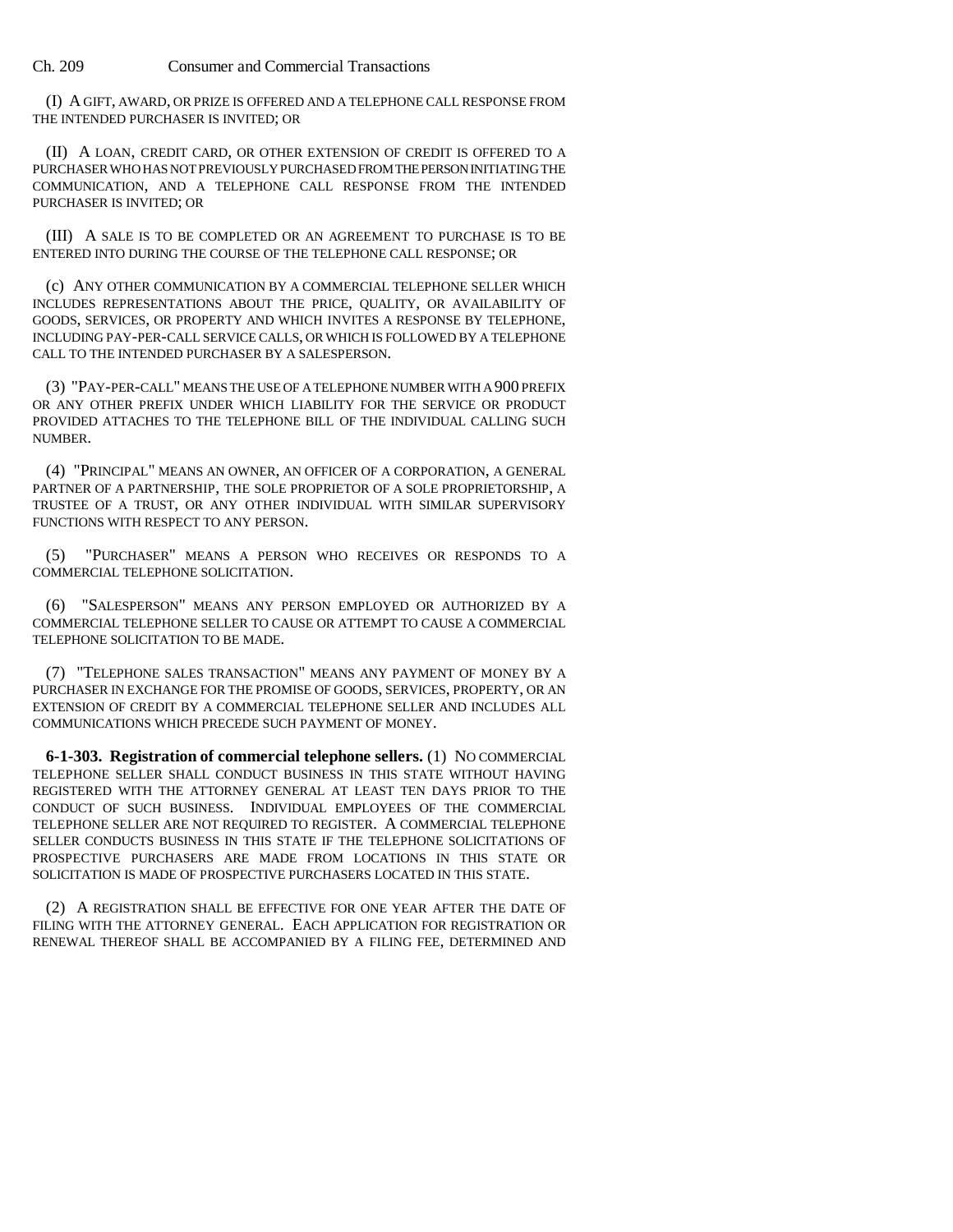COLLECTED BY THE ATTORNEY GENERAL, BUT SUCH FILING FEE SHALL NOT EXCEED TWO HUNDRED FIFTY DOLLARS FOR AN APPLICATION FOR REGISTRATION OR ONE HUNDRED DOLLARS FOR AN APPLICATION FOR RENEWAL.

(3) WHENEVER, PRIOR TO EXPIRATION OF A COMMERCIAL TELEPHONE SELLER'S ANNUAL REGISTRATION, THERE IS A MATERIAL CHANGE IN THE INFORMATION REQUIRED BY SUBSECTION (5) OF THIS SECTION, THE SELLER SHALL, WITHIN TEN DAYS, FILE AN ADDENDUM UPDATING THE INFORMATION WITH THE ATTORNEY GENERAL.

(4) EACH APPLICATION FOR REGISTRATION SHALL BE IN WRITING AND SHALL CONTAIN SUCH INFORMATION REGARDING THE CONDUCT OF THE COMMERCIAL TELEPHONE SELLER'S BUSINESS AND THE PERSONNEL CONDUCTING THE BUSINESS AS IS REQUIRED BY LAW. THE APPLICATION SHALL BE SUBMITTED ON A FORM PROVIDED BY THE ATTORNEY GENERAL AND SHALL BE VERIFIED BY A DECLARATION SIGNED BY EACH PRINCIPAL OF THE COMMERCIAL TELEPHONE SELLER UNDER PENALTY OF PERJURY. THE DECLARATION SHALL SPECIFY THE DATE AND LOCATION OF SIGNING. THE INFORMATION SUBMITTED PURSUANT TO THIS SECTION SHALL BE AVAILABLE FOR PUBLIC INSPECTION.

(5) EACH APPLICATION FOR REGISTRATION OR RENEWAL PURSUANT TO THIS SECTION SHALL CONTAIN THE FOLLOWING INFORMATION:

(a) THE NAME OR NAMES OF THE COMMERCIAL TELEPHONE SELLER, INCLUDING ALL NAMES UNDER WHICH THE COMMERCIAL TELEPHONE SELLER IS DOING OR INTENDS TO DO BUSINESS, IF DIFFERENT FROM THE NAME OF THE SELLER, AND THE NAME OF ANY PARENT OR AFFILIATED ORGANIZATION;

(b) THE SELLER'S BUSINESS FORM AND THE DATE AND PLACE OF ORGANIZATION;

(c) THE COMPLETE STREET ADDRESSES OF ALL LOCATIONS FROM WHICH THE COMMERCIAL TELEPHONE SELLER IS OR WILL BE CONDUCTING BUSINESS, INCLUDING A DESIGNATION OF THE SELLER'S PRINCIPAL BUSINESS LOCATION;

(d) A LISTING OF ALL TELEPHONE NUMBERS, INCLUDING PAY-PER-CALL NUMBERS, TO BE USED BY THE COMMERCIAL TELEPHONE SELLER;

(e) THE NAME, RESIDENTIAL ADDRESS, AND POSITION HELD BY EACH PRINCIPAL OF THE COMMERCIAL TELEPHONE SELLER AND THE NAMES, RESIDENTIAL ADDRESSES, AND POSITIONS OF THOSE PERSONS WHO HAVE MANAGEMENT RESPONSIBILITIES IN CONNECTION WITH THE COMMERCIAL TELEPHONE SELLER'S BUSINESS ACTIVITIES;

(f) A DESCRIPTION OF THE GOODS, SERVICES, PROPERTY, OR EXTENSION OF CREDIT THE COMMERCIAL TELEPHONE SELLER IS OFFERING FOR SALE AND A COPY OF ALL SALES SCRIPTS THE COMMERCIAL TELEPHONE SELLER REQUIRES SALESPERSONS TO USE WHEN SOLICITING PROSPECTIVE PURCHASERS, OR, IF NO SALES SCRIPT IS REQUIRED TO BE USED, A DESCRIPTION OF THE SALES PRESENTATION;

(g) ALL RULES, REGULATIONS, TERMS, RESTRICTIONS, AND CONDITIONS TO RECEIVING ANY PRIZE, BONUS, AWARD, GIFT, OR PREMIUM, IF APPLICABLE, INCLUDING A DESCRIPTION OF EACH PRIZE, BONUS, AWARD, GIFT, OR PREMIUM, AND THE ACTUAL OR APPROXIMATE ODDS OF A PURCHASER'S RECEIVING SUCH PRIZE, BONUS, AWARD,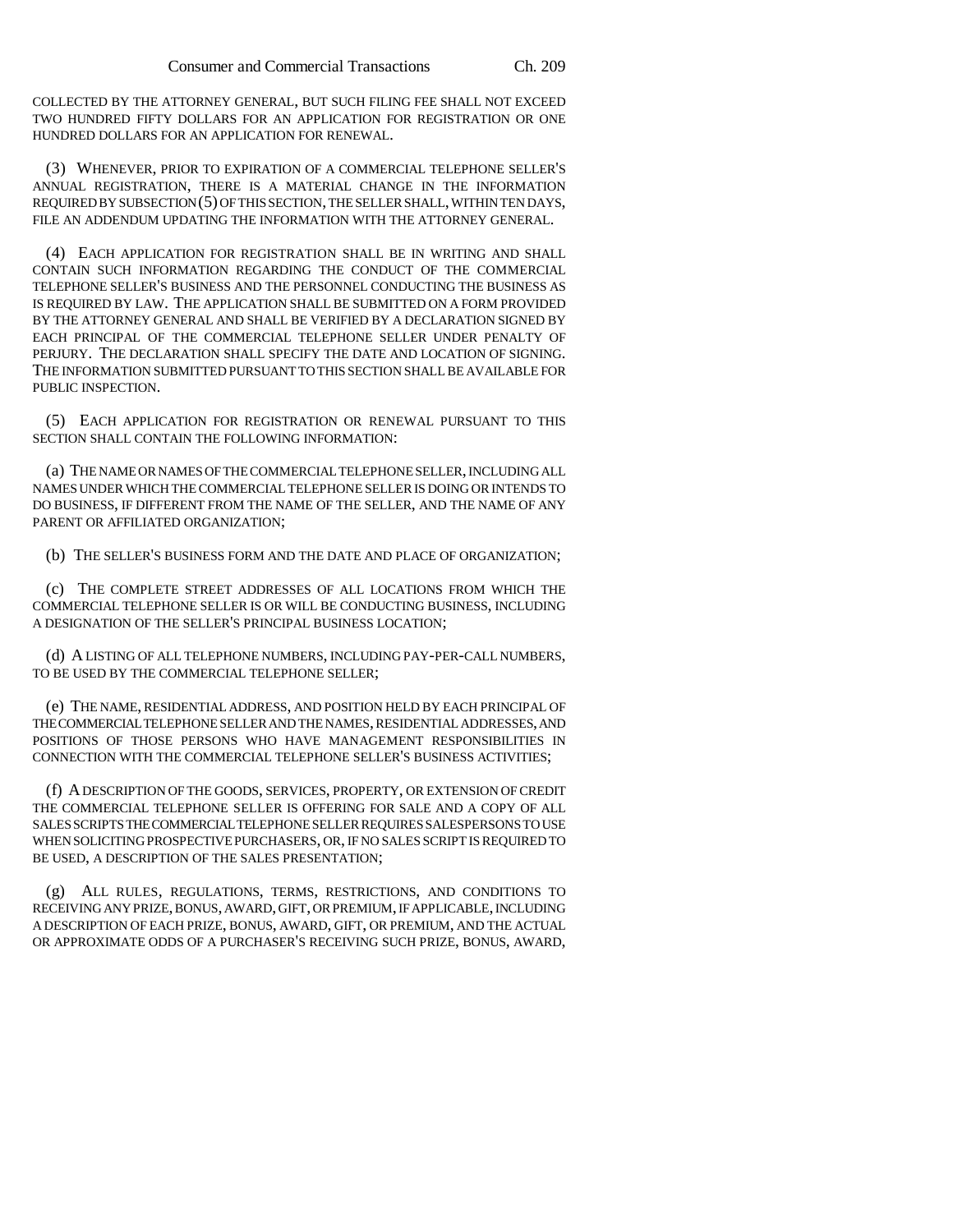GIFT, OR PREMIUM;

(h) A COPY OR REPRESENTATIVE SAMPLE OF ALL WRITTEN MATERIALS THE SELLER SENDS TO ANY PURCHASER;

(i) SUCH ADDITIONAL INFORMATION REGARDING THE CONDUCT OF THE COMMERCIAL TELEPHONE SELLER'S BUSINESS AND THE PERSONNEL CONDUCTING THE BUSINESS AS MAY REASONABLY BE REQUIRED BY THE ATTORNEY GENERAL.

**6-1-304. Unlawful telemarketing practices.** (1) A COMMERCIAL TELEPHONE SELLER ENGAGES IN AN UNLAWFUL TELEMARKETING PRACTICE WHEN, IN THE COURSE OF ANY COMMERCIAL TELEPHONE SOLICITATION, THE SELLER:

(a) CONDUCTS BUSINESS AS A COMMERCIAL TELEPHONE SELLER WITHOUT HAVING REGISTERED WITH THE ATTORNEY GENERAL, AS REQUIRED BY SECTION 6-1-303;

(b) FAILS TO ALLOW THE PURCHASER IN ANY TELEPHONE SALES TRANSACTION TO CANCEL ANY PURCHASE OR AGREEMENT TO PURCHASE GOODS, SERVICES, OR PROPERTY AT ANY TIME BEFORE THE EXPIRATION OF THREE BUSINESS DAYS AFTER THE PURCHASER'S RECEIPT OF SUCH GOODS, SERVICES, OR PROPERTY BY DELIVERING OR MAILING TO THE COMMERCIAL TELEPHONE SELLER WRITTEN NOTICE OF CANCELLATION. NOTICE OF CANCELLATION, IF SENT BY MAIL, IS DEEMED TO BE GIVEN AS OF THE DATE THE MAILED NOTICE WAS POSTMARKED.

(c) FAILS TO REFUND ALL PAYMENTS MADE BY ANY PURCHASER IN ANY TELEPHONE SALES TRANSACTION WITHIN THIRTY DAYS AFTER THE COMMERCIAL TELEPHONE SELLER RECEIVES NOTICE OF CANCELLATION FROM THE PURCHASER; EXCEPT THAT:

(I) IF THE PURCHASER HAS RECEIVED GOODS OR PROPERTY FROM THE COMMERCIAL TELEPHONE SELLER, OTHER THAN AN ITEM REPRESENTED AS FREE, THE COMMERCIAL TELEPHONE SELLER SHALL REFUND ALL PAYMENTS MADE BY THE PURCHASER WITHIN THIRTY DAYS AFTER THE COMMERCIAL TELEPHONE SELLER'S RECEIPT OF THE RETURNED GOODS OR PROPERTY;

(II) IF THE PURCHASER HAS RECEIVED SERVICES DURING THE COURSE OF A PAY-PER-CALL SERVICE CALL, WHICH SERVICES CANNOT, BY THEIR NATURE, BE RETURNED, THE COMMERCIAL TELEPHONE SELLER IS NOT REQUIRED TO REFUND PAYMENTS TO THE PURCHASER;

(d) FAILS TO DISCLOSE TO THE PURCHASER DURING A TELEPHONE SOLICITATION THAT THE PURCHASER HAS THE CANCELLATION RIGHTS SET FORTH IN PARAGRAPH (b) OF THIS SUBSECTION (1);

(e) MISREPRESENTS TO ANY PERSON THAT THE PERSON HAS WON A CONTEST, SWEEPSTAKES, OR DRAWING, OR THAT THE PERSON WILL RECEIVE FREE GOODS, SERVICES, OR PROPERTY;

(f) REPRESENTS THAT THE SELLER'S GOODS, SERVICES, OR PROPERTY ARE "FREE" IF THE COMMERCIAL TELEPHONE SELLER CHARGES OR COLLECTS A FEE FROM THE PURCHASER IN EXCHANGE FOR PROVIDING OR DELIVERING SUCH GOODS, SERVICES, OR PROPERTY;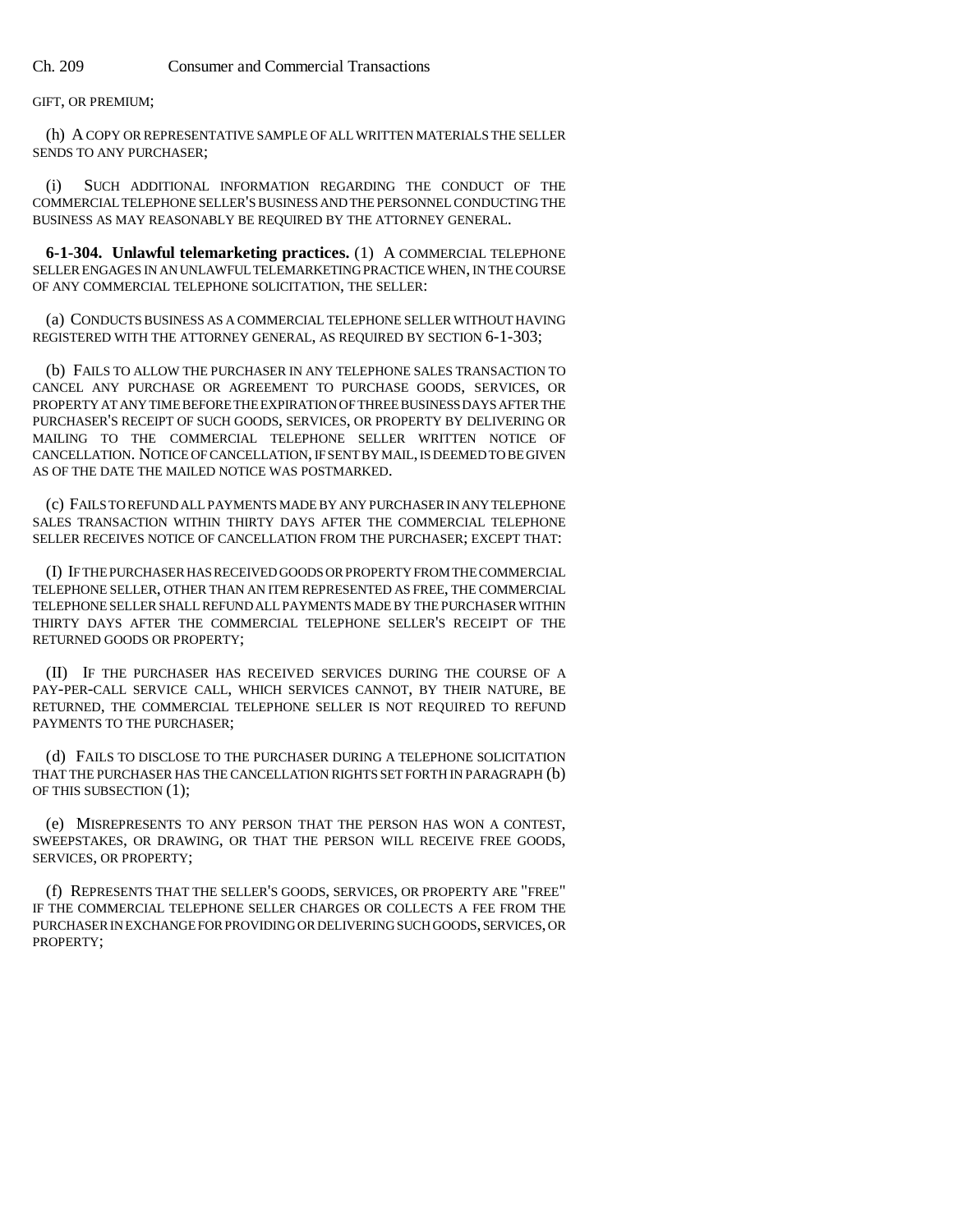(g) MAKES ANY REFERENCE TO THE COMMERCIAL TELEPHONE SELLER'S COMPLIANCE WITH THIS ARTICLE TO ANY PURCHASER WITHOUT ALSO DISCLOSING THAT COMPLIANCE WITH THIS ARTICLE DOES NOT CONSTITUTE APPROVAL BY ANY GOVERNMENTAL AGENCY OF THE SELLER'S MARKETING, ADVERTISEMENTS, PROMOTIONS, GOODS, OR SERVICES;

(h) ENGAGES IN ANY DECEPTIVE TRADE PRACTICE DEFINED IN SECTION 6-1-105 OR 6-1-105.5.

(2) PARAGRAPHS (b) AND (d) OF SUBSECTION (1) OF THIS SECTION DO NOT APPLY TO A TRANSACTION IN WHICH THE CONSUMER OBTAINS A FULL REFUND FOR THE RETURN OF UNDAMAGED OR UNUSED GOODS OR A CANCELLATION OF SERVICES BY GIVING NOTICE TO THE SELLER WITHIN SEVEN DAYS AFTER RECEIPT BY THE CONSUMER AND THE SELLER PROCESSES THE REFUND OR CANCELLATION WITHIN THIRTY DAYS AFTER RECEIPT OF THE RETURNED MERCHANDISE OR THE CONSUMER'S REQUEST FOR REFUND FOR SERVICES NOT PERFORMED OR A PRO RATA REFUND FOR ANY SERVICES NOT YET PERFORMED FOR THE CONSUMER. THE AVAILABILITY AND TERMS OF THE RETURN AND REFUND PRIVILEGE SHALL BE DISCLOSED TO THE CONSUMER ORALLY BY TELEPHONE AND IN WRITING WITH ANY ADVERTISING OR PROMOTIONAL MATERIAL OR WITH THE DELIVERY OF THE PRODUCT OR SERVICE. IF A SELLER OFFERS CONSUMERS AN UNCONDITIONAL GUARANTEE, A CLEAR DISCLOSURE OF SUCH GUARANTEE BY USING THE WORDS "SATISFACTION GUARANTEED", "FREE INSPECTION", OR "NO-RISK GUARANTEE" SATISFY THE DISCLOSURE REQUIREMENTS OF THIS SUBSECTION (2).

(3) THE UNLAWFUL TELEMARKETING PRACTICES LISTED IN THIS SECTION ARE IN ADDITION TO AND DO NOT LIMIT THE TYPES OF UNFAIR TRADE PRACTICES ACTIONABLE AT COMMON LAW OR UNDER OTHER CIVIL AND CRIMINAL STATUTES OF THIS STATE.

**6-1-305. Penalties.** (1) IN ADDITION TO THE REMEDIES AVAILABLE UNDER SECTIONS 6-1-110, 6-1-112, AND 6-1-113:

(a) ANY PERSON WHO, AFTER RECEIVING WRITTEN NOTICE OF NONCOMPLIANCE FROM THE ATTORNEY GENERAL OR A DISTRICT ATTORNEY, CONDUCTS BUSINESS AS A COMMERCIAL TELEPHONE SELLER WITHOUT HAVING REGISTERED WITH THE ATTORNEY GENERAL AS REQUIRED BY SECTION 6-1-303 COMMITS A CLASS 1 MISDEMEANOR AND SHALL BE PUNISHED AS PROVIDED IN SECTION 18-1-106, C.R.S.

(b) ANY COMMERCIAL TELEPHONE SELLER WHO KNOWINGLY ENGAGES IN ANY UNLAWFUL TELEMARKETING PRACTICE AS DEFINED IN SECTION  $6-1-304(1)$  (b) TO  $(1)$ (h) COMMITS A CLASS 1 MISDEMEANOR AND SHALL BE PUNISHED AS PROVIDED IN SECTION 18-1-106, C.R.S.

**6-1-306. Repeal.** THIS PART 3 IS REPEALED, EFFECTIVE JULY 1, 1996.

**SECTION 4. No appropriation.** The general assembly has determined that this act can be implemented within existing appropriations, and therefore no separate appropriation of state moneys is necessary to carry out the purposes of this act.

**SECTION 5. Effective date - applicability.** This act shall take effect July 1, 1993, and shall apply to acts committed on or after said date.